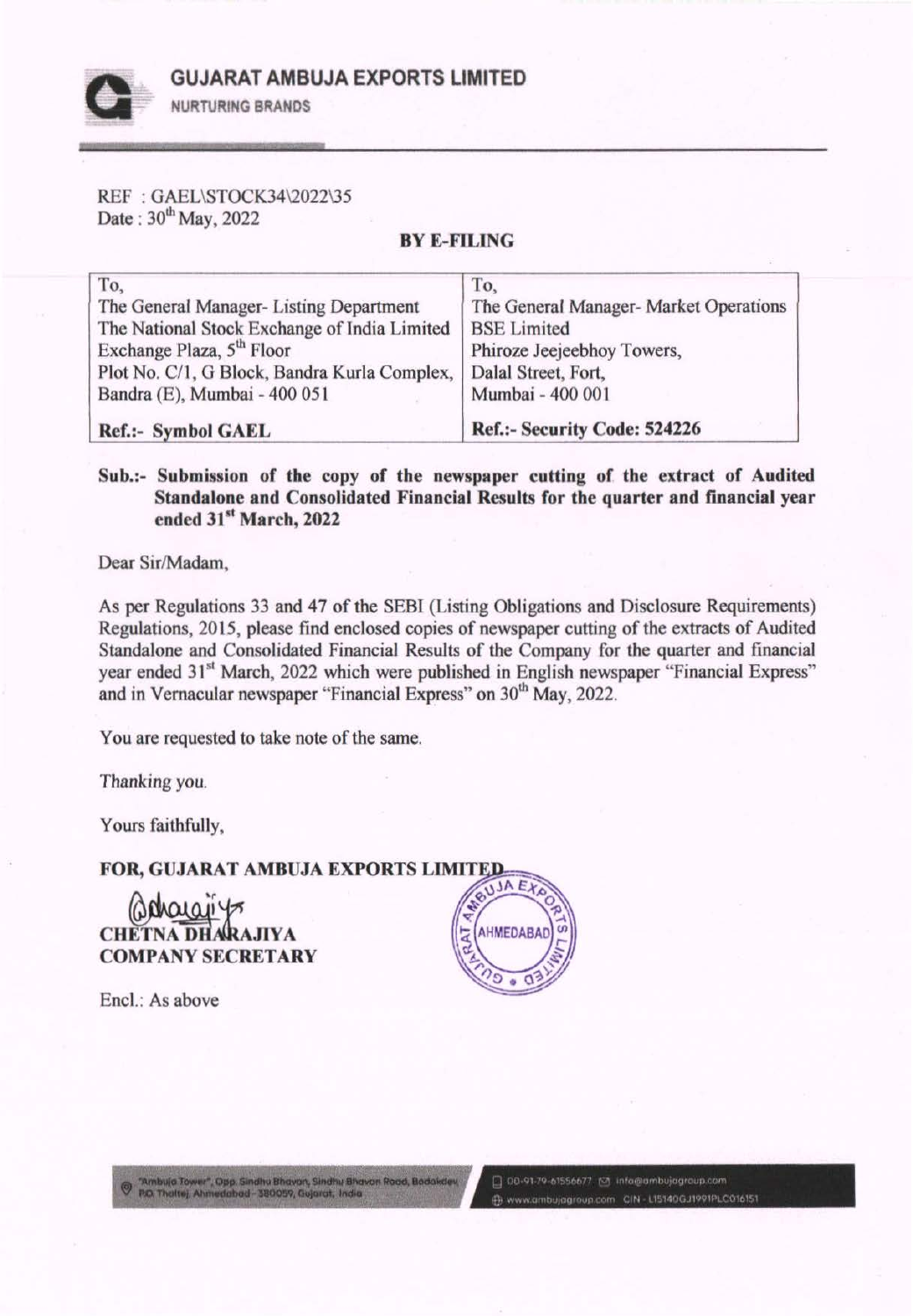

## કાયનાન્સિયલ એક્સપ્રેસ

## CIN: L15140GJ1991PLC016151

Regd. Office : "AMBUJA TOWER", Opp. Sindhu Bhavan, Sindhu Bhavan Road, Bodakdev, P.O. Thaitej, Ahmedabad - 380 059 (Gujarat) India<br>Ph.: +91 79-6155 6677 Fax : +91 79-6155 6678

Email Id: info@ambujagroup.com. Website: www.ambujagroup.com

NTRACT OF THE STANDALONE AND CONSOLIDATED AUDITED FINANCIAL RESULTS FOR THE QUARTER & YEAR ENDED 31" MARCH, 1022

**Consolidated Results Particulars Standalone Results Quarter Ended Year Ended Quarter Ended Year Ended** 31.03.2021 31.03.2022 31.03.2021 03.2022 31.03.2021 31.03.2022 31.03.2021 31.03.2022 Audited **Audited Audited** Audited Audited Audited Audited Audited 4724.37 Total income from operations 1275.22 1677.99 4724.35 4734.13 1275.24 1678.01 4734.15 1. 209.01 165.20 638 17 452.40  $\overline{2}$ Net Profit / (Loss) from ordinary activities for the period 209.00 165.20 638.17 452.47 (before tax, Exceptional and/or Extraordinary items)  $\overline{3}$ 452.47 209.01 165.20 638.17 452.40 Net Profit / (Loss) from ordinary activities for the period 209.00 165.20 638.17 before tax (after Exceptional and/or Extraordinary items)  $\overline{4}$ Net Profit / (Loss) from ordinary activities for the period 153.31 118.42 475.44 338.07 153.30 118.42 475.44 338.14 after tax (after Exceptional and/or Extraordinary items)  $\overline{\mathbf{s}}$ 339.01 Total Comprehensive Income for the period [Comprising 152.60 119.33 475.45 339.08 152.61 119.33 475.45 Profit / (Loss) for the period (after tax) and Other Comprehensive Income (after tax)]  $6.$ Equity Share Capital (Face Value of ₹ 1/- each) 22.93 22.93  $72.93$ 22.93 22.93 22.93 22.93 22.93  $\overline{\sigma}$ Earnings Per Share (Face Value of ₹ 1/- each) (not annualised) (i) Basic 20.73  $14.74$ 6.69  $$16$ 20.73 14.74 6.69  $5.16$ (ii) Diluted 14.74 20.73 14.74 6.69  $5.16$ 20.73 6.69  $5.16$ 

## NOTE:

The above is an extract of the detailed format of Quarter and Year ended Financial Results filed with the Stock Exchanges under Regulation 33 of the SEBI (Listing 1. Obligation and Disclosure Requirements) Regulations, 2015. The full format of the Financial Results are available on the Company's website at www.ambujagroup.com and the Stock Exchanges websites at www.bseindia.com and www.nseindia.com.<br>The Board has recommended a final dividend of  $\sqrt[2]{6.65}$  per equity share.  $2.$ 

**Place: Ahmedabad** Date: 28" May, 2022 **Committed to Growth** 

For GUJARAT AMBUJA EXPORTS LIMITED **Manish Gupta Chairman & Managing Director**  $(DIN:00028196)$ 

**(7 in Crores)**